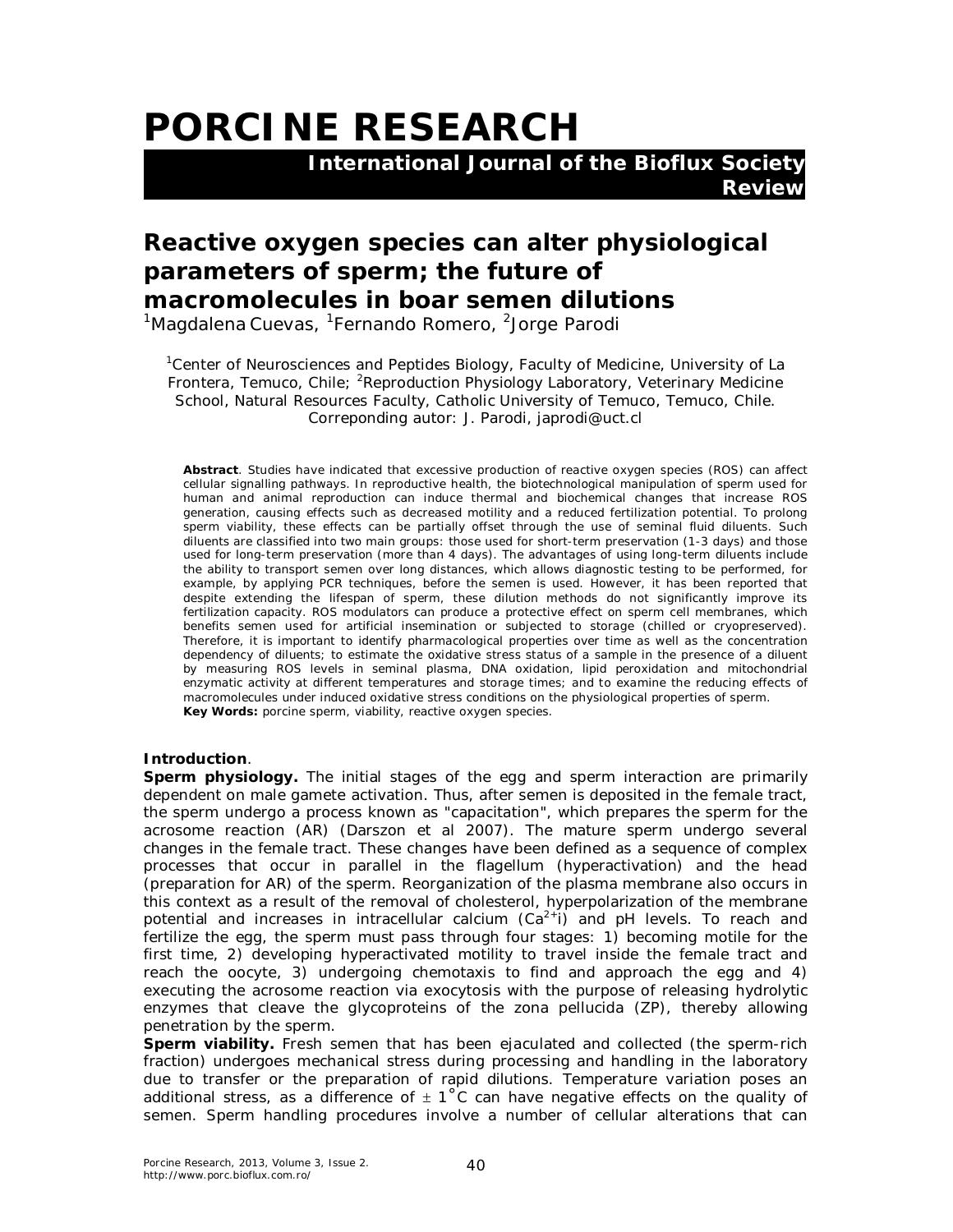generate a premature state of sperm capacitation (Maxwell & Johnson 1997). The capacitation process leads to the acrosome reaction and reduces the lifetime of sperm. Therefore, stabilizing sperm that are undergoing technological treatments is necessary for subsequent successful fertilization. Such stabilization extends the fertile life of sperm (Vazquez et al 1996), thereby increasing the fertilization capacity. A premature state of capacitation is mainly attributed to the degree of spermatozoa dilution during different biotechnological removal treatments, which result in the depletion of adsorbed proteins and other compounds present in the seminal plasma that are necessary to maintain sperm viability. Research has shown that the addition of adequate amounts of seminal plasma can contribute to sperm membrane stability and protect sperm that are subjected to cryopreservation processes (Ollero et al 1997), high dilutions (Centurion et al 2003; Maxwell & Johnson 1999) or separation processes utilizing flow cytometry (Larsen et al 2004).

**Sperm motility.** After ejaculation, once the sperm mixes with the seminal plasma, which exhibits a pH <7.0, there is an alkalizing effect on the sperm cytoplasm (Hamamah & Gatti 1998), in turn inducing sperm motility. Another important factor in the activation of sperm motility is an increase in cAMP levels, which has been reported to activate protein kinase A (PKA) and cause axoneme phosphorylation (Harrison & Gadella 2005). Nevertheless, even though sperm may be motile, the fertilization capacity can be minimal but is reversed when the sperm undergo capacitation (Chang 1951). Once the sperm enter the oviduct, they go through a process of hyperactivation, which is characterized by high amplitude, asymmetrical beating pattern of the sperm tail (flagellum). These movements are associated with an increase in speed, a decrease in linearity and an increase in the amplitude of lateral head movement and the whipping of the flagellum, all of which differ from what is observed in isolated ejaculated sperm (Suarez 2008; Suarez & Pacey 2006). Various physiological stimuli, such as  $Ca<sup>2+</sup>$ i, cAMP, bicarbonate and metabolic substrates, have been used for the initiation or maintenance of hyperactivation motility in vitro. In hamster sperm,  $Ca^{2+}$ i can be added to the medium to maintain hyperactivation (Yanagimachi 1994), and treatment of boar sperm with the  $Ca^{2+}i$ ionophore induces increased motility (Suarez & Dai 1992). Additionally, studies on the levels of cytoplasmic  $Ca^{2+}$  in the flagellum of hyperactivated hamster sperm showed significantly higher levels of motility (Suarez et al 1993). In a similar context, the involvement of intracellular stores of  $Ca^{2+}$  in the base of the bull sperm flagellum was demonstrated using antibodies against inositol 1,4,5-triphosphate (IP3) receptors, which normally release this cation from intracellular stores. Furthermore, pharmacological activation of these stores induces sperm cell activation (Ho & Suarez 2001).

Additionally, electrophysiology assays have shown the presence of voltagedependent calcium channels that are important for sperm capacitation (Darszon et al 2005; Wennemuth et al 2000). Among these channels, sperm calcium channel channels (CatSper) have been shown to be important for activation phenomena and for the hyperactivation of sperm motility (Qi et al 2007; Xia et al 2007). These channels are composed of 4 components (CatSper1-4) (Quill et al 2001; Ren et al 2001) and are characterized by six transmembrane domains (6TM1) that are calcium-permeable and have so far only been described in murine and human sperm (Arnoult et al 1999; Wennemuth et al 2000). However, the presence of voltage-dependent  $Ca^{2+}$  (Cav) channels associated with CatSper has been demonstrated in both human and murine spermatozoa. These channels may be important for modulating the function of Cav channels and thereby regulate sperm function (Zhang et al 2006). However, there are no articles in literature showing the macromolecules membrane-stabilizing effect on the activation of sperm physiology, especially in intracellular calcium levels.

**Sperm capacitation.** Capacitation is a process that occurs in sperm consisting of a series of changes that occur before fertilization takes place in the female reproductive tract. Capacitation requires communication between the sperm and the environment while the sperm travels to the site of fertilization and concludes with the interaction of the sperm and the ZP, which initiates signalling leading to the AR (Breitbart 2003; Rossato et al 2001). The AR allows sperm to penetrate the physical barriers imposed by the oocyte and, thus, enables the delivery of genomic contents.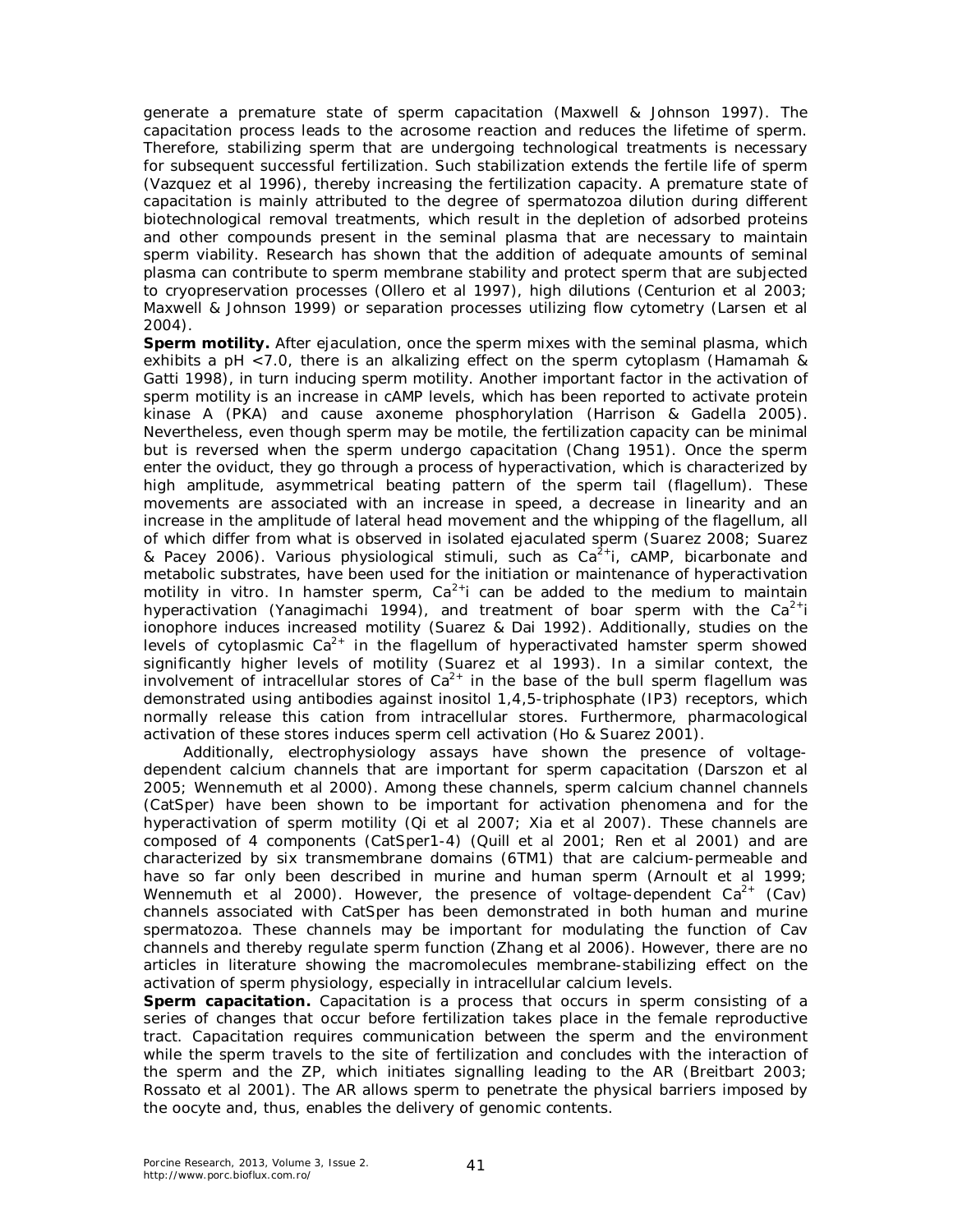During capacitation, the sperm cell undergoes a series of biochemical and biophysical changes at the level of the membrane, the cytoplasm and the nucleus, which results in changes in motility patterns that enable the sperm to reach the oocyte and perform the AR prior to the fertilization process (Anderson & Killian 1994). Thus, the displacement of factors decapacitates the sperm membrane, like antioxidants, metal ion and peptides, increases the removal of cholesterol from the membrane and increases  $Ca<sup>2+</sup>$  levels through the activation of Cav channels and CatSper, which leads to an increase in cAMP levels and phosphorylation of tyrosine residues (Aitken & McLaughlin 2007; Pons-Rejraji et al 2011).

The sperm handling procedures applied in artificial insemination (AI) involve a series of alterations that may result in a state of premature sperm capacitation (Maxwell & Johnson 1997). The capacitation process leads to the AR and causes a decrease in the lifespan of sperm. A premature state of capacitation can be induced through creating sperm dilutions, which are a component of various treatments and potentially lead to the removal of adsorbed proteins and other compounds present in the seminal plasma that are necessary to maintain sperm viability. AI has been established as a common practice for human and animal reproduction, and developing molecules that are capable of stabilizing the sperm membrane to extend the lifetime of sperm is therefore important.

**Effects of reactive oxygen species (ROS) on sperm physiology.** ROS are molecules derived from cell metabolism processes and include superoxide anions  $(O^{2})$ , hydrogen peroxide  $(H_2O_2)$ , hydroxyl radicals  $(•OH)$ , nitric oxide  $(NO)$  and peroxynitrite  $(ONOO)$ (Rhoades et al 1990). These species cause cell injury through reacting with membrane phospholipids, by oxidizing sulfhydryl groups in enzymes and other proteins or via DNA fragmentation. Additionally,  $O^{2-}$  and  $H_2O_2$  can diffuse through membranes and cause widespread damage (Rhoades et al 1990). The pig sperm lipid membrane is highly susceptible to damage caused by ROS, which can affect changes in sperm capacitation, the AR and fusion to the ZP of the oocyte during fertilization. Boar spermatozoa are highly susceptible to ROS, but the involvement of ROS in damage and/or capacitation is unclear. Exposing boar sperm to an ROS-generating system for 30 min was shown to rapidly increase hydrogen peroxide  $(H_2O_2)$  levels and lipid peroxidation in all sperm as well as to increase PLA in dead sperm, but did not affect intracellular  $O^{-2}$ ; additionally, sperm viability remained high, but sperm became immotile in this experiment (Awda et al 2009). In the middle section of sperm, ROS alter mitochondrial processes that generate the energy required to propel the sperm flagella and, thus, reduce sperm motility (Awda et al 2009). Loss of sperm function can occur due to the presence of high levels of ROS after ejaculation. Kirchhoff (1998) and Agarwal et al (2006) indicated that sperm can produce and export ROS to the extracellular environment, with most of these ROS being generated by mitochondria as the product of monovalent reduction of molecular oxygen during oxidative phosphorylation (Agarwal et al 2006; Kirchhoff 1998). Moreover, Venereo (2002); Cerolini et al (2001) and Sellés (2003) suggested that the high content of unsaturated fatty acids in sperm plasma membranes and the small volume of cytoplasm facilitates the production of ROS (Sellés et al 2003; Venereo Gutierrez, 2002), which impairs the function of sperm and can result in decreased motility and vitality as well as a reduction in sperm and oocyte fusion (Cerolini et al 2001). These observations are in agreement with the findings of Agarwal et al (2006), who demonstrated that ROSinduced peroxidation of polyunsaturated fatty acids esterifies the phospholipids of sperm membranes, leading to permeabilization of the plasma membrane and acrosome and to a loss of sperm viability, motility and fertilization capacity (Agarwal et al 2006). Proteins are also targets of ROS, but less so than lipids because of the slow progress of the reactions involved. It has been suggested that the oxidation of amino acid residues can cause breakage of the peptide bonds between proteins and protein aggregates. Oxidative damage to proteins may result in the loss of enzyme catalytic activity, damage to the integrity of structural proteins or disruption of the regulation of metabolic pathways (Sanocka & Kurpisz 2004). DNA, particularly mitochondrial DNA because of its location, is also a target of attack by ROS and is exposed to a high, constant flow of ROS from the respiratory chain; mitochondrial DNA also lacks histones in its structure, which decreases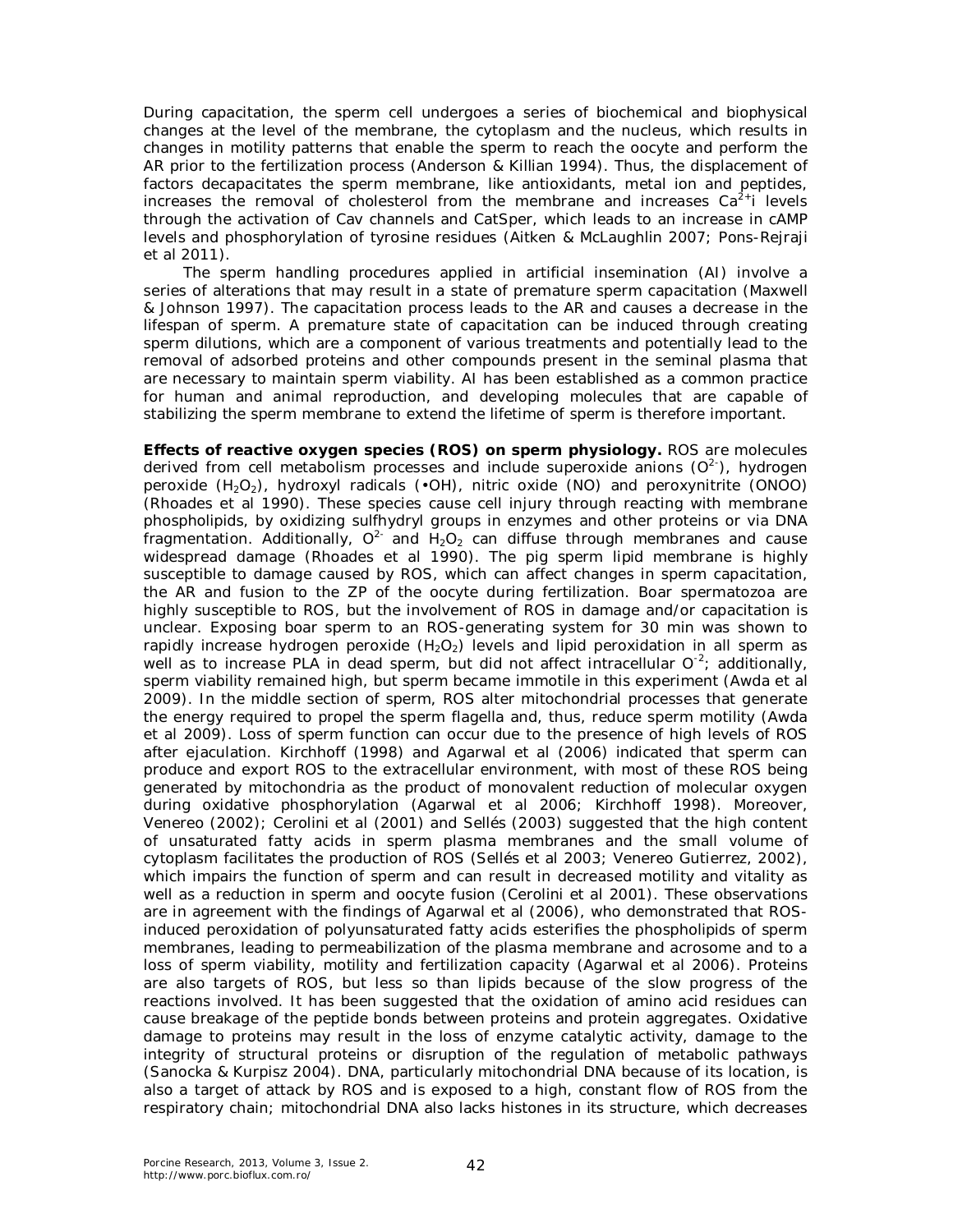its stability (Kadirvel et al 2009; Koshikawa et al 2009). We explain these effects in Figure 1. One way to modulate the impact of increased ROS levels on the physiology and lifespan of sperm is to use membrane stabilizers that help to maintain membrane structure and prevent ionic imbalances that could lead to premature capacitation and eventual spermatic damage.



**Figure 1.** Effect of ROS on sperm physiology. The increase in extracellular ROS levels after ejaculation induces several changes in sperm physiology, including protein damage, lipid peroxidation, membrane and DNA damage, a premature capacitation state, sperm damage and a decrease in the sperm lifespan.

**Effects of temperature changes on boar sperm.** The distinctive lipid membrane composition of boar spermatozoa render them highly sensitive to cold shock (Pursel 1979), which alters sperm viability. Thus, when the temperature is reduced, the lateral movements of the phospholipids that constitute the membrane are also reduced, and lipid phase separations occur. This cold shock scenario is associated with irreversible damage to membrane proteins, which alters sperm function and viability (Simpson et al 1987). This susceptibility to cold shock means that in practice, boar semen samples must be kept at 15-20°C because a drop in the storage temperature limits their viability (Guthrie & Welch 2005). Preservation at these moderately low temperatures in turn limits the storage capacity of the samples because cellular metabolism cannot be reduced, nor can microbiological conditions be controlled with the same effectiveness at lower temperatures  $(5^{\circ}C)$ .

**Types of diluents for semen preservation.** Preserving semen through refrigeration (15 $\degree$ C or 5 $\degree$ C) or freezing is carried out to prolong the viability of male gametes for hours, days or indefinitely, because at room temperature, spermatozoa exhibit lower survival rates, mainly due to the depletion of energy reserves. The dilution of ejaculates aims to increase the available volume while maintaining the sperm concentration at adequate levels to serve the greatest number of females. The degree of dilution depends as much on the volume required for insemination (which varies according to the type of insemination, whether vaginal, cervical or intrauterine) as on the concentration of motile spermatozoa to be used for insemination. Regardless of the type of insemination, the number of motile sperm is correlated with fertility (Evans et al 1980).

Diluents are classified into two main groups: those utilized for short-term preservation (1-3 days or less) and those used for long-term preservation (over 4 days). The former are mainly employed in systems for the distribution of semen doses that are delivered within a close range (typical of European or American systems where the production of semen doses at the same farm is common practice). Long-term preservation is usually applied in the US or Norway, when there is a great distance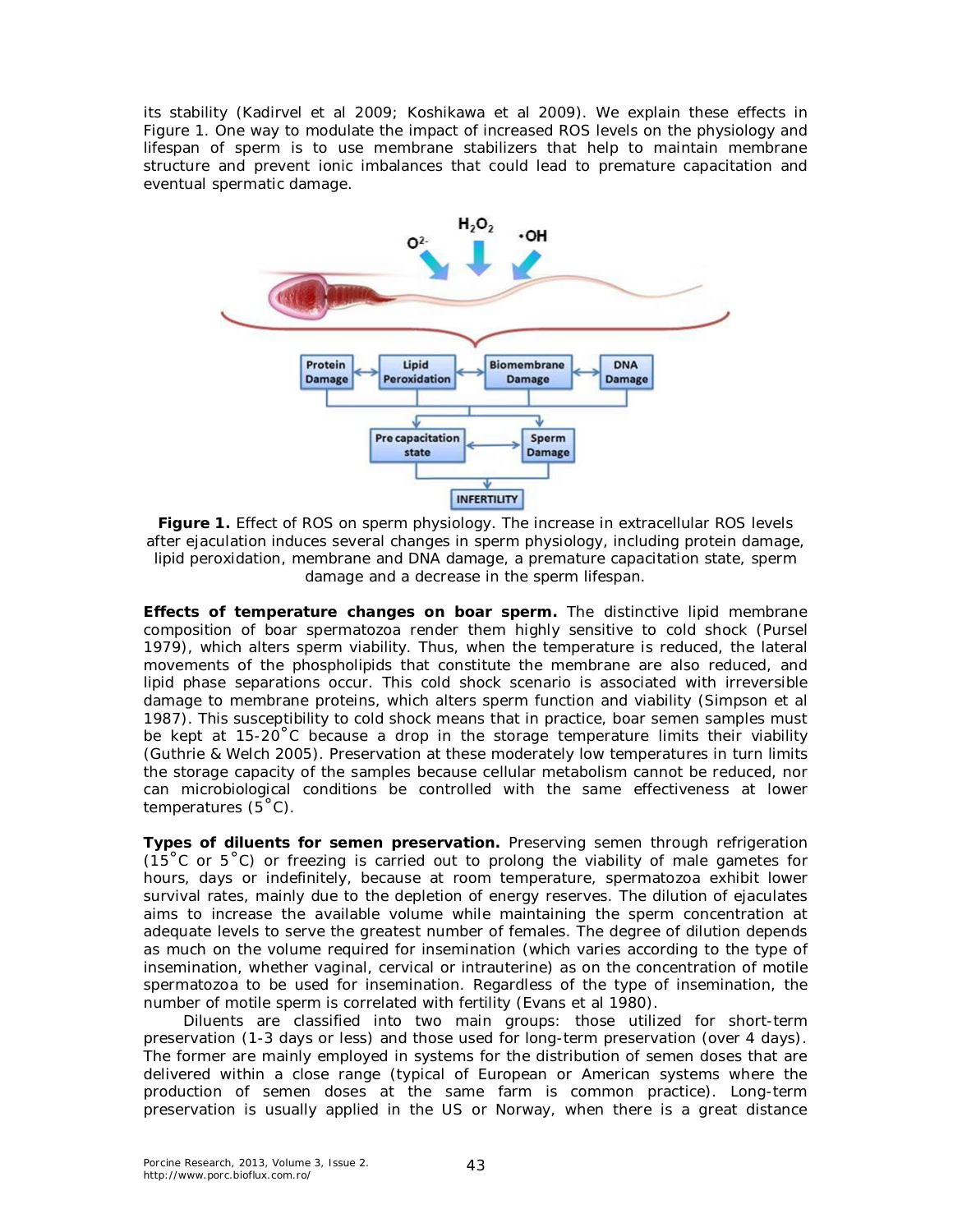between the location of semen production and the final destination. The advantages of long-term diluents include the ability to transport samples over long distances, which allows diagnostic (Medrano et al 2005; Roca et al 2006) testing to be performed on semen before it is used. Such testing may be conducted using PCR (polymerase chain reaction) techniques, potentially aimed at the detection of viruses or a complete analysis of semen quality. This attribute allows better work organization in semen collection centres and greatly facilitates the distribution of these samples to breeding farms.

However, as discussed above, sperm are particularly sensitive to ROS levels, and these levels have been observed to increase immediately after ejaculate collection. Therefore, it is important to develop molecular compounds that are capable of stabilizing sperm membranes against increased reactive oxygen species levels and can be added to diluents that are currently in use.

**Membrane stabilizers.** It has been reported that peptides containing an RGD sequence can induce a transient effect on  $Ca^{2+}i$  (Viets et al 2001). The importance of the regions surrounding the RGD sequence in enhancing the ability of the cations to facilitate the RGD-integrin interaction and subsequent biological activity has also been confirmed (Zhu et al 2000). These sequences have been described as being similar to those obtained from venomous animals, corresponding to the linear array of amino acids found in neurotoxins. In contrast, in our laboratory, we have obtained an analogue consisting of 12 amino acids from a larger peptide, BbKi (265 aa), which displays a non-linear RGD sequence with a loop between the RG-D amino acids. This analogue was produced from a protein obtained from the seeds of *Bauhinia bauhiniodes*, a plant of Amazonian origin from Brazil, and is not a neurotoxin. This analogue's association constant for the molecular recognition of membrane integrins is equivalent, but it exhibits a different dissociation constant and trypsin-like protease activity against acrosomes. Furthermore, this activity has been shown to occur in mammalian sperm acrosomes (Honda et al 2002). Our laboratory has determined the activity of this peptide in HEK-293 cells (Fernandez et al 2013) and achieved inhibition of the extracellular ROS generated through the manipulation of ejaculated sperm. Thus, the protective action of this peptide on the plasma membrane can be utilized in biotechnological applications, specifically for porcine sperm that are used in cervical or uterine artificial insemination because the diluents have not been able to extend the life of this type of sperm for subsequent IA treatments. The classic model activation of sperm, is using albumin in the solution, but is describe a enhancer effect in guinea pig samples (Bhattacharyya 1992) and in these not have protection effect. In stallion the albumin are used for activation of the sperm and compared with another macromolecules like polyvinylalcohol (PVA), for increasing the process of penetration, but not preserving the samples, but the authors describe increases in the viability when using the PVA in the diluent (Choi et al 2003) In bovine samples, when in solution are present macromolecules, the sperm are protected in function, motility and capacitation (Anderson & Killian 1994) and in culture of oviduct increased the viability. Moreover, a report of Lignin-derived macromolecules (LDMs) describe antifertility effect, in particular the ligno-sulfonic acid (LSA), altered the penetration of the sperm in oocytes, but not change the motility and in special the viability (Tollner et al 2002), these evidence suggested effect of macromolecules in diluent solution, changes the motility and the capacitation, but at the same time showed effect in the viability of the sperm cells. Nevertheless, the use of macromolecules for preserving samples or activation of the sperm is not completely elucidated in the boar model, but the use of boar sperm-specific macromolecules more could be important for the industry and improve the cryopreservation protocols used.

**Concluding remarks.** Handling procedures result in alterations in sperm that can induce premature sperm capacitation (Maxwell & Johnson 1997). This process leads to the acrosome reaction and decreases the lifespan of sperm. Loss of fertilization capacity is caused by the presence of high levels of ROS generated after ejaculation. Kirchhoff (1998) and Alvarez (2006) demonstrated that sperm ROS, most of which are produced by mitochondria, are exported to the extracellular environment. Moreover, Venereo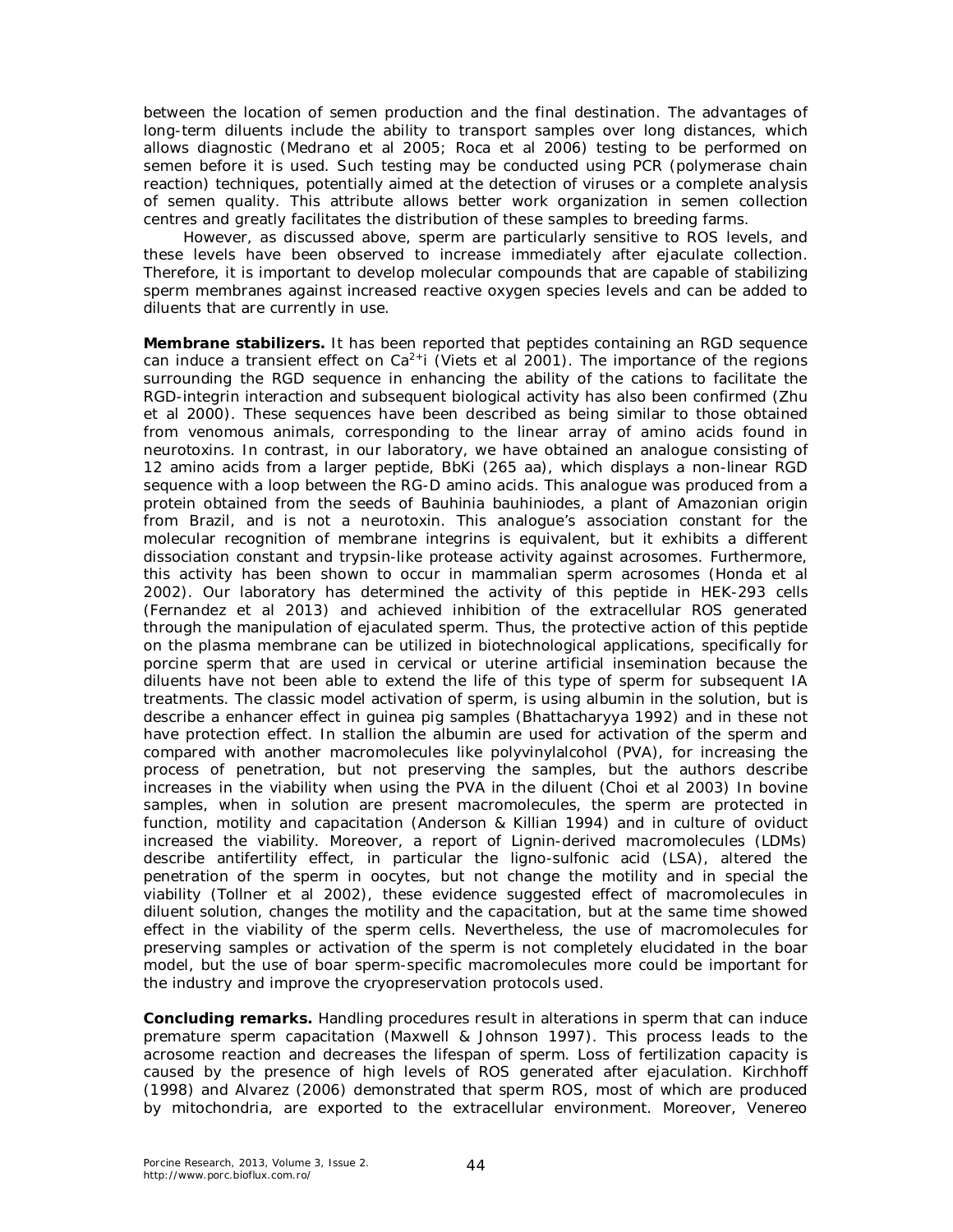(2002), Cerolini et al (2001) and Sellés (2003) suggested that the high content of unsaturated fatty acids in the sperm plasma membrane and the small volume of cytoplasm facilitates the production of ROS and decreases the ability of sperm to fuse with the egg; this notion is also supported by Castillo et al (2001) and Alvarez (2006).

Semen samples are obtained through mechanical handling, and it is necessary to dilute the obtained biological material (semen concentrate) to amplify the amount of spermatic material available for application to females. This process is affected by factors such as pollutants, infectious agents, alterations in pH levels and osmolarity, all of which can induce oxidative stress and affect the fertilization capacity of sperm. The use of semen extenders has not alleviated the problems associated with refrigerated and/or cryopreserved sperm conservation under short-, medium- or long-term storage conditions for AI. Our laboratory has developed a 12-aa peptide analogue (for use as a dilution medium additive for IA) that displays a protective effect on sperm membranes and increases sperm performance and efficiency.

**Acknowledgements**. FIA Grant PYT 2013-0035. Jorge Parodi has obtained a MECESUP-UCT 0804 fellowship. We are in debt to Dr. Martinez-Torres for the discussions and the Proyect MEC-CONICYT.

## **References**

- Agarwal A., Said T. M., Bedaiwy M. A., Banerjee J., Alvarez J. G., 2006 Oxidative stress in an assisted reproductive techniques setting. Fertility and Sterility 86:503–512.
- Aitken R. J., McLaughlin E. A., 2007 Molecular mechanisms of sperm capacitation: progesterone-induced secondary calcium oscillations reflect the attainment of a capacitated state. Society of Reproduction and Fertility supplement 63:273–293. Alvarez, J.G., 2006.
- Anderson S. H., Killian G. J., 1994 Effect of Macromolecules from Oviductal Conditioned Medium on Bovine Sperm Motion and Capacitation. Biol Reprod 51:795–799.
- Arnoult C., Kazam I. G., Visconti P. E., Kopf G. S., Villaz M., Florman H. M., 1999 Control of the low voltage-activated calcium channel of mouse sperm by egg ZP3 and by membrane hyperpolarization during capacitation. Proceedings of the National Academy of Sciences of the United States of America 96:6757–6762.
- Awda B. J., Mackenzie-Bell M., Buhr M. M., 2009 Reactive oxygen species and boar sperm function. Biology of reproduction 81:553–561.
- Bhattacharyya A., 1992 Albumin Is Required for the Guinea-Pig Sperm Capacitation but Is Not Essential for Acrosome Reaction and Fusion with Eggs. Arch Andrology 28:235–239.
- Breitbart H., 2003 Signaling pathways in sperm capacitation and acrosome reaction. Cellular and molecular biology 49:321–327.
- Centurion F., Vazquez J. M., Calvete J. J., Roca J., Sanz L., Parrilla I., Garcia E. M., Martinez E. A., 2003 Influence of porcine spermadhesins on the susceptibility of boar spermatozoa to high dilution. Biology of reproduction 69:640–646.
- Cerolini S., Maldjian A., Pizzi F., Gliozzi T. M., 2001 Changes in sperm quality and lipid composition during cryopreservation of boar semen. Reproduction 121:395–401.
- Chang M. C., 1951 Fertilizing capacity of spermatozoa deposited into the fallopian tubes. Nature 168:697–698.
- Choi Y. H., Landim-Alvarenga F. C., Seidel G. E., Squires E. L., 2003 Effect of capacitation of stallion sperm with polyvinylalcohol or bovine serum albumin on penetration of bovine zona-free or partially zona-removed equine oocytes. J Anim Sci 81:2080–2087.
- Darszon A., Nishigaki T., Wood C., Trevino C. L., Felix R., Beltran C., 2005 Calcium channels and Ca2+ fluctuations in sperm physiology. International review of cytology 243:79–172.
- Darszon A., Trevino C. L., Wood C., Galindo B., Rodriguez-Miranda E., Acevedo J. J., Hernandez-Gonzalez E. O., Beltran C., Martinez-Lopez P., Nishigaki T., 2007 Ion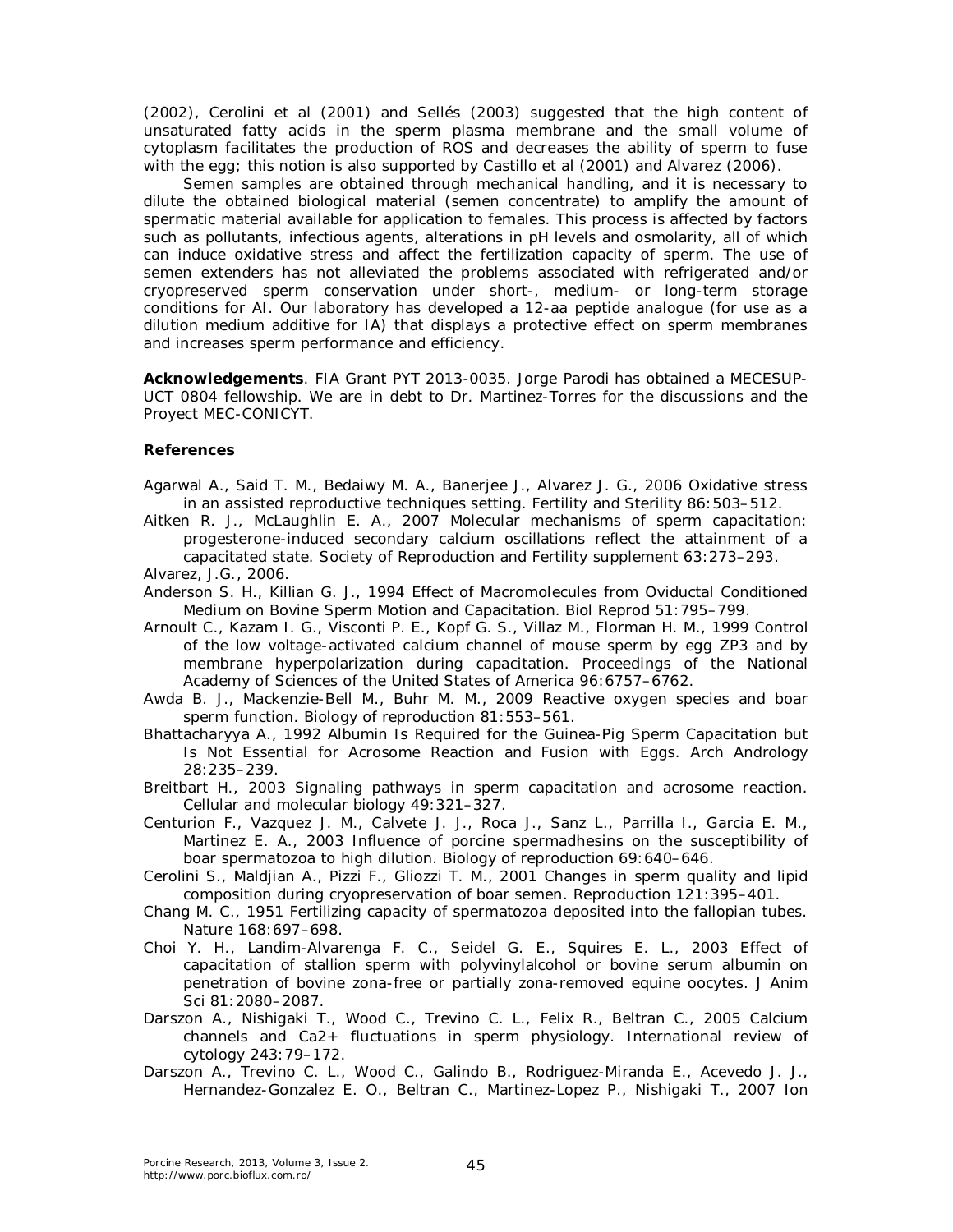channels in sperm motility and capacitation. Society of Reproduction and Fertility supplement 65:229–244.

- Evans R. W., Weaver D. E., Clegg E. D., 1980 Diacyl, alkenyl, and alkyl ether phospholipids in ejaculated, in utero-, and in vitro-incubated porcine spermatozoa. Journal of Lipid Research 21:223–228.
- Fernandez P. A., Jofré I A., Zambrano F., Navarrete P., Cuevas M. E., Romo X., Avila A., Romero F., 2013 Antioxidant activity of Bios-p peptide analogue in HEK293T cells and three-dimensional structure prediction. Advances in Bioscience and Biotechnology 04:55–61.
- Guthrie H. D., Welch G. R., 2005 Impact of storage prior to cryopreservation on plasma membrane function and fertility of boar sperm. Theriogenology 63:396–410.
- Hamamah S., Gatti J. L., 1998 Role of the ionic environment and internal pH on sperm activity. Human reproduction 13 Suppl 4:20–30.
- Harrison R. A., Gadella B. M., 2005 Bicarbonate-induced membrane processing in sperm capacitation. Theriogenology 63:342–351.
- Ho H. C., Suarez S. S., 2001 An inositol 1,4,5-trisphosphate receptor-gated intracellular  $Ca(2+)$  store is involved in regulating sperm hyperactivated motility. Biology of reproduction 65:1606–1615.
- Honda A., Siruntawineti J., Baba T., 2002 Role of acrosomal matrix proteases in spermzona pellucida interactions. Human Reproduction Update 8:405–412.
- Kadirvel G., Kumar S., Kumaresan A., 2009 Lipid peroxidation, mitochondrial membrane potential and DNA integrity of spermatozoa in relation to intracellular reactive oxygen species in liquid and frozen-thawed buffalo semen. Anim Reprod Sci 114:125–134.
- Kirchhoff C., 1998 Molecular characterization of epididymal proteins. Reviews of Reproduction 386–395.
- Koshikawa N., Hayashi J., Nakagawara A., Takenaga K., 2009 Reactive oxygen speciesgenerating mitochondrial DNA mutation up-regulates hypoxia-inducible factor-1alpha gene transcription via phosphatidylinositol 3-kinase-Akt/protein kinase C/histone deacetylase pathway. The Journal of Biological Chemistry 284:33185– 33194.
- Larsen J., Christensen K., Larsen J. K., Jensen P. O., Gustavsson I., Christensen I. J., 2004 High resolution DNA flow cytometry of boar sperm cells in identification of boars carrying cytogenetic aberrations. Theriogenology 62:501–511.
- Maxwell W. M., Johnson L. A., 1997 Membrane status of boar spermatozoa after cooling or cryopreservation. Theriogenology 48:209–219.
- Maxwell W. M., Johnson L. A., 1999 Physiology of spermatozoa at high dilution rates: the influence of seminal plasma. Theriogenology 52:1353–1362.
- Medrano A., Pena A., Rigau T., Rodriguez-Gil J. E., 2005 Variations in the proportion of glycolytic/non-glycolytic energy substrates modulate sperm membrane integrity and function in diluted boar samples stored at 15-17 degrees C. Reprod Domest Anim 40:448–453.
- Ollero M., Garcia-Lopez N., Perez-Pe R., Cebrian-Perez J. A., Muino-Blanco T., 1997 Surface changes of ram spermatozoa by adsorption of homologous and heterologous seminal plasma proteins revealed by partition in an aqueous twophase system. Reproduction, fertility, and development 9:381–390.
- Pons-Rejraji H., Artonne C., Sion B., Brugnon F., Canis M., Janny L., Grizard G., 2011 Prostasomes: inhibitors of capacitation and modulators of cellular signalling in human sperm. Int J Androl 34:568–580.
- Pursel V. G., 1979 Effect of cold shock on boar sperm treated with butylated hydroxytoluene. Biology of Reproduction 21:319–324.
- Qi H., Moran M. M., Navarro B., Chong J. A., Krapivinsky G., Krapivinsky L., Kirichok Y., Ramsey I. S., Quill T. A., Clapham D. E., 2007 All four CatSper ion channel proteins are required for male fertility and sperm cell hyperactivated motility. Proceedings of the National Academy of Sciences of the United States of America 104:1219–1223.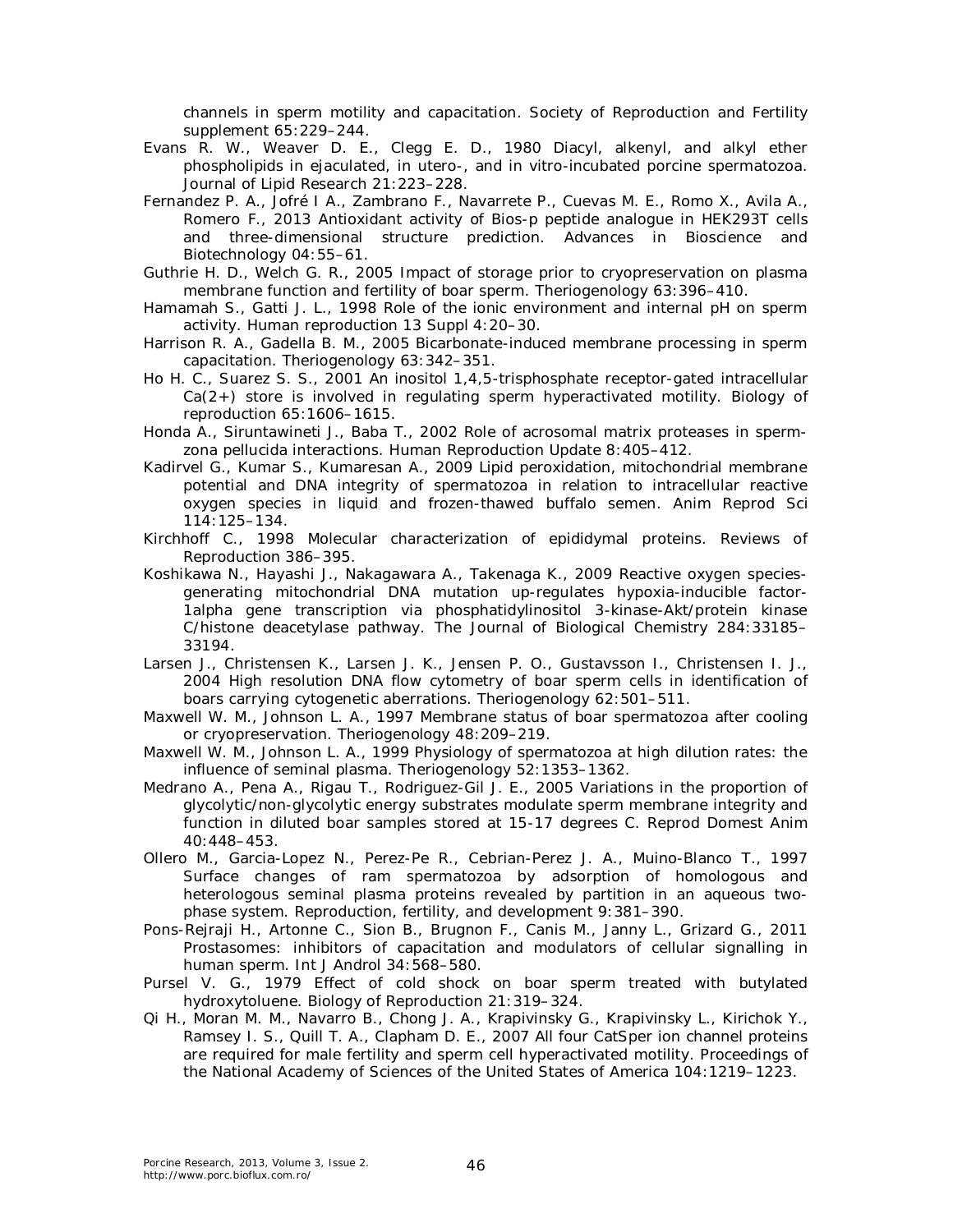- Quill T. A., Ren D., Clapham D. E., Garbers D. L., 2001 A voltage-gated ion channel expressed specifically in spermatozoa. Proceedings of the National Academy of Sciences of the United States of America 98:12527–12531.
- Ren D., Navarro B., Perez G., Jackson A. C., Hsu S., Shi Q., Tilly J. L., Clapham D. E., 2001 A sperm ion channel required for sperm motility and male fertility. Nature 413:603–609.
- Rhoades R. A., Packer C. S., Roepke D. A., Jin N., Meiss R. A., 1990 Reactive oxygen species alter contractile properties of pulmonary arterial smooth muscle. Can J Physiol Pharmacol 68:1581-1589.
- Roca J., Hernandez M., Carvajal G., Vazquez J. M., Martinez E. A., 2006 Factors influencing boar sperm cryosurvival. J Anim Sci 84:2692–2699.
- Rossato M., Di Virgilio F., Rizzuto R., Galeazzi C., Foresta C., 2001 Intracellular calcium store depletion and acrosome reaction in human spermatozoa: role of calcium and plasma membrane potential. Molecular human reproduction 7:119–128.
- Sanocka D., Kurpisz M., 2004 Reactive oxygen species and sperm cells. Reproductive Biology and Endocrinology 2:12.
- Sellés E., Gadea J., Romar R., Matás C., Ruiz S., 2003 Analysis of In vitro Fertilizing Capacity to Evaluate the Freezing Procedures of Boar Semen and to Predict the Subsequent Fertility. Reproduction in Domestic Animals 38:66–72.
- Simpson A. M., Swan M. A., White I G., 1987 Susceptibility of epididymal boar sperm to cold shock and protective action of phosphatidylcholine. Gamete Res 17:355–373.
- Suarez S. S., 2008 Control of hyperactivation in sperm. Human Reproduction Update 14:647–657.
- Suarez S. S., Dai X., 1992 Hyperactivation enhances mouse sperm capacity for penetrating viscoelastic media. Biology of reproduction 46:686–691.
- Suarez S. S., Pacey A. A., 2006 Sperm transport in the female reproductive tract. Human reproduction update 12:23–37.
- Suarez S. S., Varosi S. M., Dai X., 1993 Intracellular calcium increases with hyperactivation in intact, moving hamster sperm and oscillates with the flagellar beat cycle. Proceedings of the National Academy of Sciences of the United States of America 90:4660–4664.
- Tollner T. L., Overstreet J. W., Li M. W., Meyers S. A., Yudin A. I., Salinas E. R., Cherr G. N., 2002 Lignosulfonic acid blocks in vitro fertilization of macaque oocytes when sperm are treated either before or after capacitation. J Androl 23:889–898.
- Vazquez J. M., Martinez E., Pastor L. M., Roca J., Matas C., Calvo A., 1996 Lectin histochemistry during in vitro capacitation and acrosome reaction in boar spermatozoa: new lectins for evaluating acrosomal status of boar spermatozoa. Acta histochemica 98:93–100.
- Venereo Gutierrez J. R., 2002 Daño oxidativo, radicales libres y antioxidantes. Revista Cub Med Mil 31:26–133.
- Viets L. N., Campbell K. D., White K. L., 2001 Pathways involved in RGD-mediated calcium transients in mature bovine oocytes. Cloning Stem Cells 3:105–113.
- Wennemuth G., Westenbroek R. E., Xu T., Hille B., Babcock D. F., 2000 CaV2.2 and CaV2.3 (N- and R-type) Ca2+ channels in depolarization-evoked entry of Ca2+ into mouse sperm. The Journal of biological chemistry 275:21210–21217.
- Xia J., Reigada D., Mitchell C. H., Ren D., 2007 CATSPER channel-mediated Ca2+ entry into mouse sperm triggers a tail-to-head propagation. Biology of reproduction 77:551–559.
- Yanagimachi R., 1994 Fertility of mammalian spermatozoa: its development and relativity. Zygote 2:371–372.
- Zhang S. L., Yeromin A. V., Zhang X. H., Yu Y., Safrina O., Penna A., Roos J., Stauderman K. A., Cahalan M. D., 2006 Genome-wide RNAi screen of Ca(2+) influx identifies genes that regulate  $Ca(2+)$  release-activated  $Ca(2+)$  channel activity. Proceedings of the National Academy of Sciences of the United States of America 103:9357–9362.
- Zhu F. X., Xing G. C., He F. C., 2000 [Construction of fusion recombinant plasmid coding for RGD peptide and urokinase B chain, its expression in Escherichia coli and